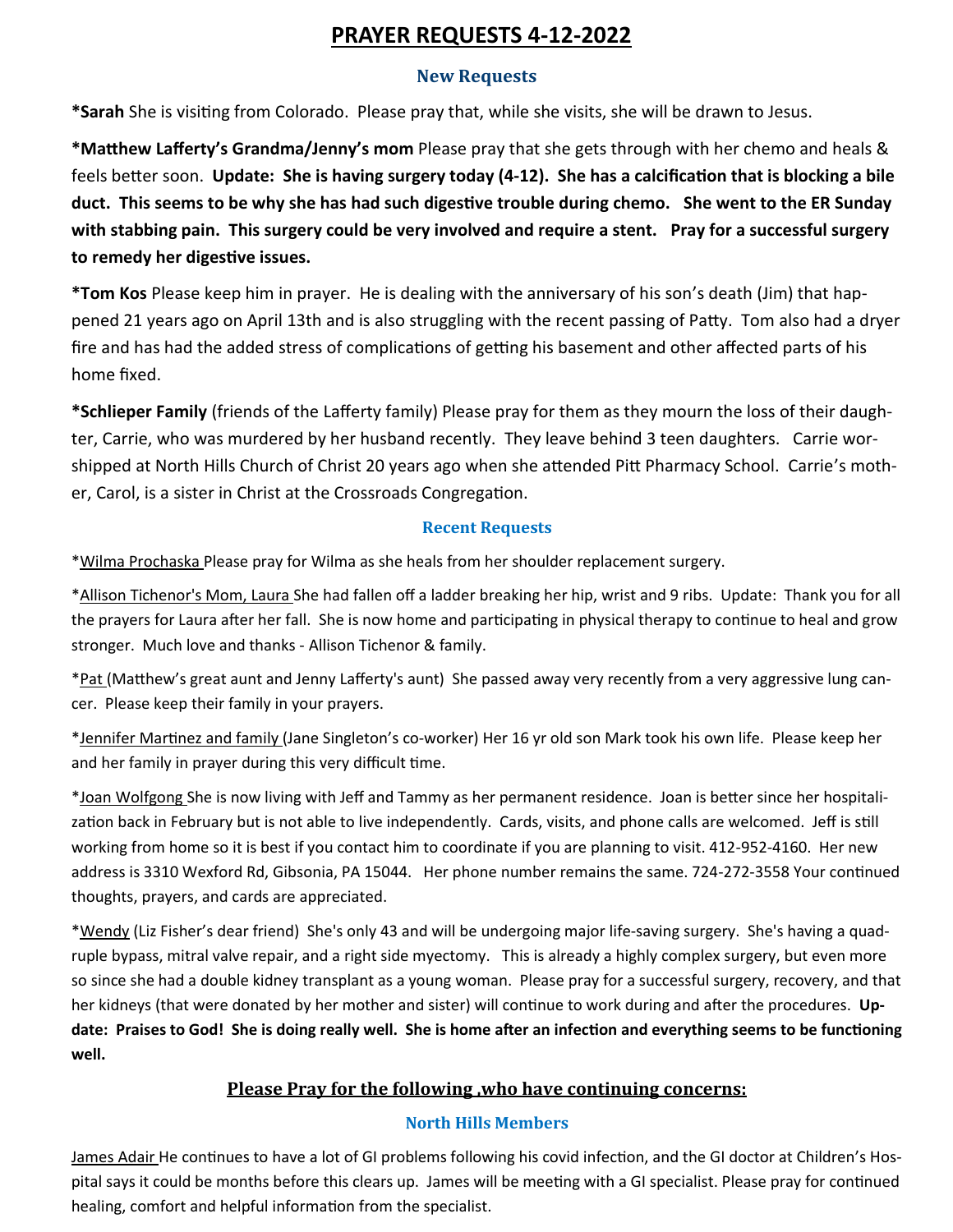Jedidiah Lafferty Please pray for Jed as he works with a neurologist that is supporting him with his migraines, which have reoccurred.

Joey Plocki Joey had an extremely bad seizure. He then had an EEG done which showed some type of epilepsy. They are meeting with a neurologist about it. Please pray for Joey and his family.

Kat Gardner Continued prayers for Kat as she battles cancer. Also, pray for George's health as he helps Kat.

Laura Taylor & Bobby Strickland Prayers for God's guidance and blessings during their preparations, their wedding (May 7) and marriage and that all involved will know God's love and/or grow in His love.

Wilma Prochaska She has a heart condition that restricts her activity and her ability to get out. Please pray for her.

## **Friends and Family**

Cindy Nuckolls (Vivian Parker's daughter's, Holly, Mother-in-law) Her cancer has metastasized and Cindy is struggling with her chemo. Please keep her in prayer.

Dennis Prochaska (Wilma Prochaska's nephew) Please pray for Dennis's strength and comfort. Also pray for his family. He is diagnosed with ALS (Lou Gehrig's disease). Update: Dennis is now in need of help with his daily activities. His three grown sons, who don't live far and his fiancé are all sharing the responsibility. They are taking it one day at a time. Please pray for strength and peace for all of them.

Dmitriy's family and the Ukraine (The Rausch's son-in-law, Jennifer's husband) Please pray for them as they are from the Ukraine and are needing safety during this crisis.

Drew (Seth Tichenor's good friend's brother) He has been diagnosed with stage 4 pancreatic cancer. He is in his early 40s and is receiving chemo. Please pray for comfort as he and the family deal with this.

Justin Aikens (Susan Parson's brother) He is in need of a living donor for a liver transplant. Please pray that he is able to find a match/someone willing to donate part of their liver for him very soon.

Karen & 12 year old son (Phyllis Renner's co-worker) Karen's son was diagnosed with Lymphoma and will have to undergo chemotherapy. Please pray for them.

Katelyn Dougan (the Feather's friend) Katelyn was diagnosed with stage 1 breast cancer and has already started chemo. Please keep her and her family in your prayers throughout the next several months of treatment

Kenny Branson (KC Branson's dad) He was diagnosed with cancer and is receiving treatments. Please pray for his health but more importantly for his spirit and his faith and that he can use this trial to glorify God and reach doctors, nurses and concerned family members with the gospel.

Levi and Lainey Chisholm (Friends of the Steigerwalds) They are 2 year old twins that had a bad accident. Please pray for continued healing for both with special prayers of a miracle for Levi.

Louise Craft **(**Amy McCumsey's aunt) Please pray for her as she has colon cancer. Prayers for continued positive health are appreciated.

\*Nate Moore Prayers for Nate, a senior at Eden, who fell and fractured his neck with immediate paralyzing effects. Please pray for his family, Eden Christian school, teachers, students, who were with him during the fall, his friends, and students in the school. Praying also for this to not harden student's hearts and for healing to be given to God's glory.

*Bright, cheerful cards and signs for Nate are being collected and will be delivered to him. Nate really is encouraged by Cards sent to him and his mom reads over them many times.* 

*Cards can be mailed to Eden Christian School Sewickley Campus with Nate Moore name addressed. 318 Nicholson Road, Sewickley, PA 15143.*